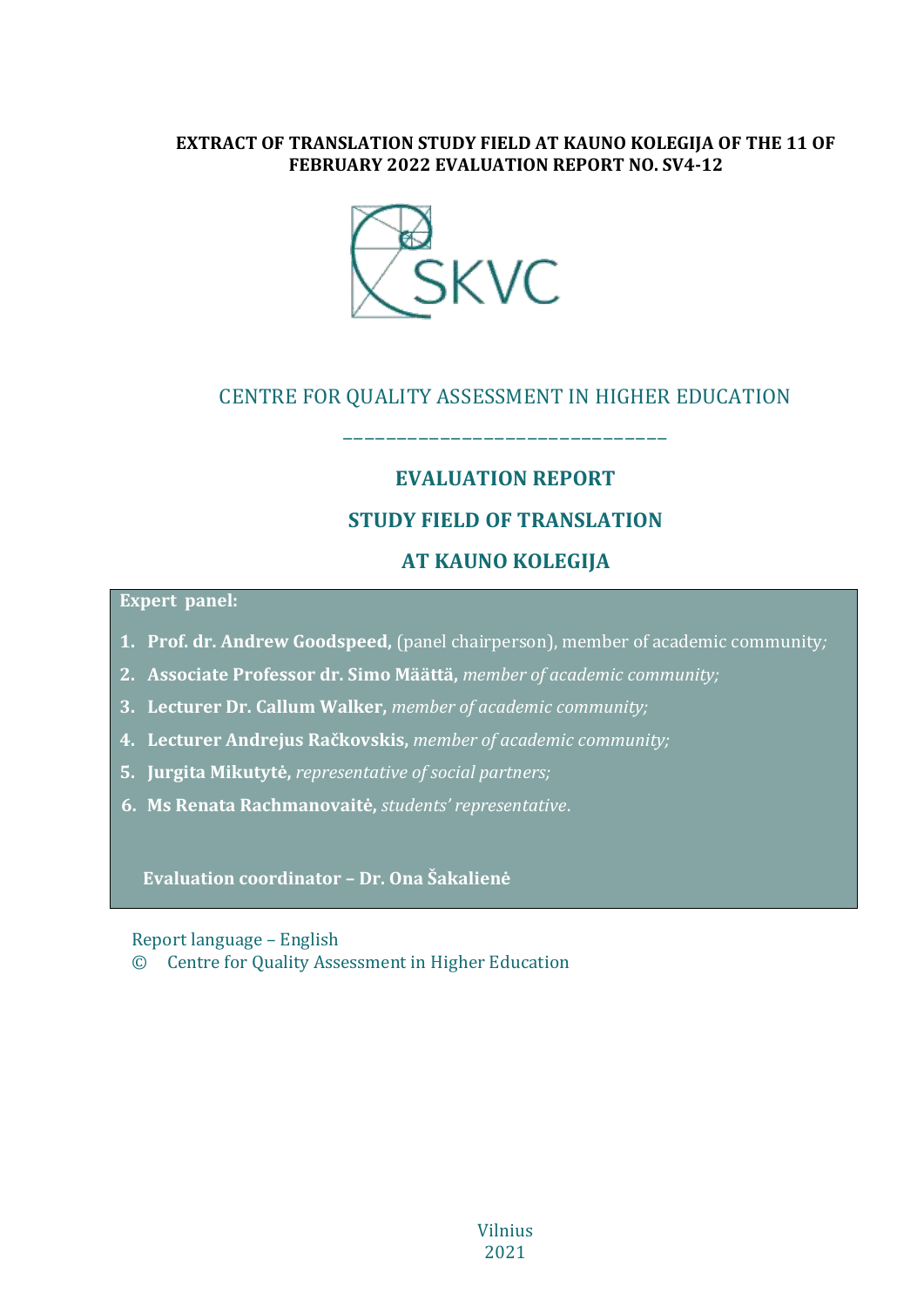|  |  | <b>Study Field Data*</b> |
|--|--|--------------------------|
|--|--|--------------------------|

| Title of the study programme                | <b>Business English</b>         |
|---------------------------------------------|---------------------------------|
| State code                                  | 6531NX005                       |
| Type of studies                             | College studies                 |
| Cycle of studies                            | First cycle (undergraduate)     |
| Mode of study and duration (in              | Full-time, 3 years              |
| years)                                      | Part-time, 4.5 years            |
| Credit volume                               | 180                             |
| Qualification degree and (or)               | Professional Bachelor in        |
| professional qualification                  | Humanities                      |
| Language of instruction                     | Lithuanian, English             |
| Minimum education required                  | At least secondary<br>education |
|                                             |                                 |
| Registration date of the study<br>programme | 28/03/2006                      |

\* if there are joint / two-fields / interdisciplinary study programmes in the study field, please designate it in the foot-note

–––––––––––––––––––––––––––––––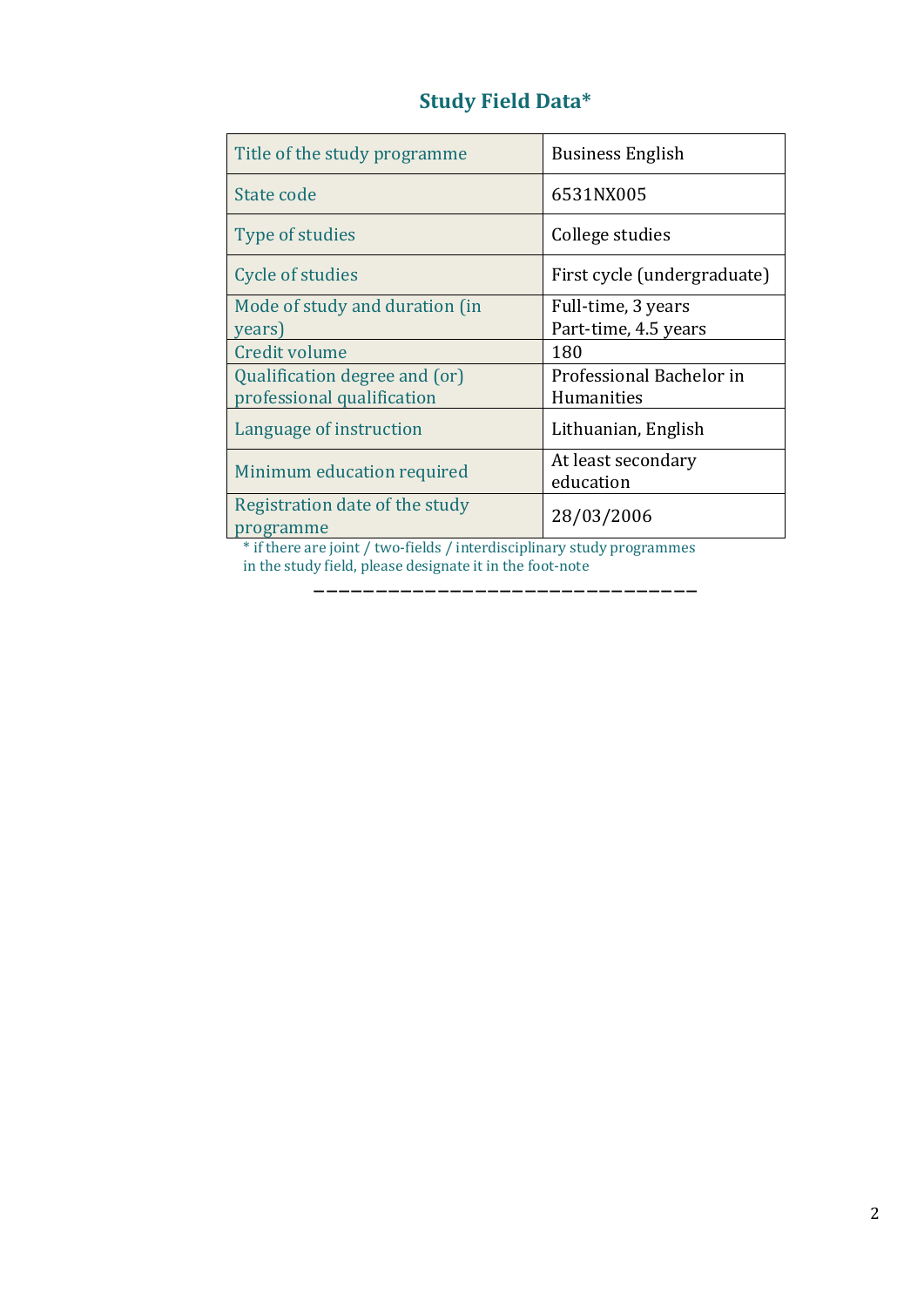## **II. GENERAL ASSESSMENT**

**Translation** study field and **first cycle** at **Kauno kolegija** is given **positive** evaluation. *Study field and cycle assessment in points by evaluation areas*

| No. | <b>Evaluation Area</b>                                                      | <b>Evaluation of</b><br>an Area in<br>points* |
|-----|-----------------------------------------------------------------------------|-----------------------------------------------|
| 1.  | Intended and achieved learning outcomes and curriculum                      | 3                                             |
| 2.  | Links between science (art) and studies                                     | 3                                             |
| 3.  | Student admission and support                                               | 3                                             |
| 4.  | Teaching and learning, student performance<br>and<br>graduate<br>employment | 3                                             |
| 5.  | Teaching staff                                                              | 3                                             |
| 6.  | Learning facilities and resources                                           | 4                                             |
| 7.  | Study quality management and public information                             | 3                                             |
|     | Total:                                                                      | 22                                            |

\*1 (unsatisfactory) - there are essential shortcomings that must be eliminated;

2 (satisfactory) - meets the established minimum requirements, needs improvement;

3 (good) - the field is being developed systematically, has distinctive features;

4 (very good) - the field is evaluated very well in the national and international context, without any deficiencies;

5 (excellent) - the field is exceptionally good in the national and international context/environment.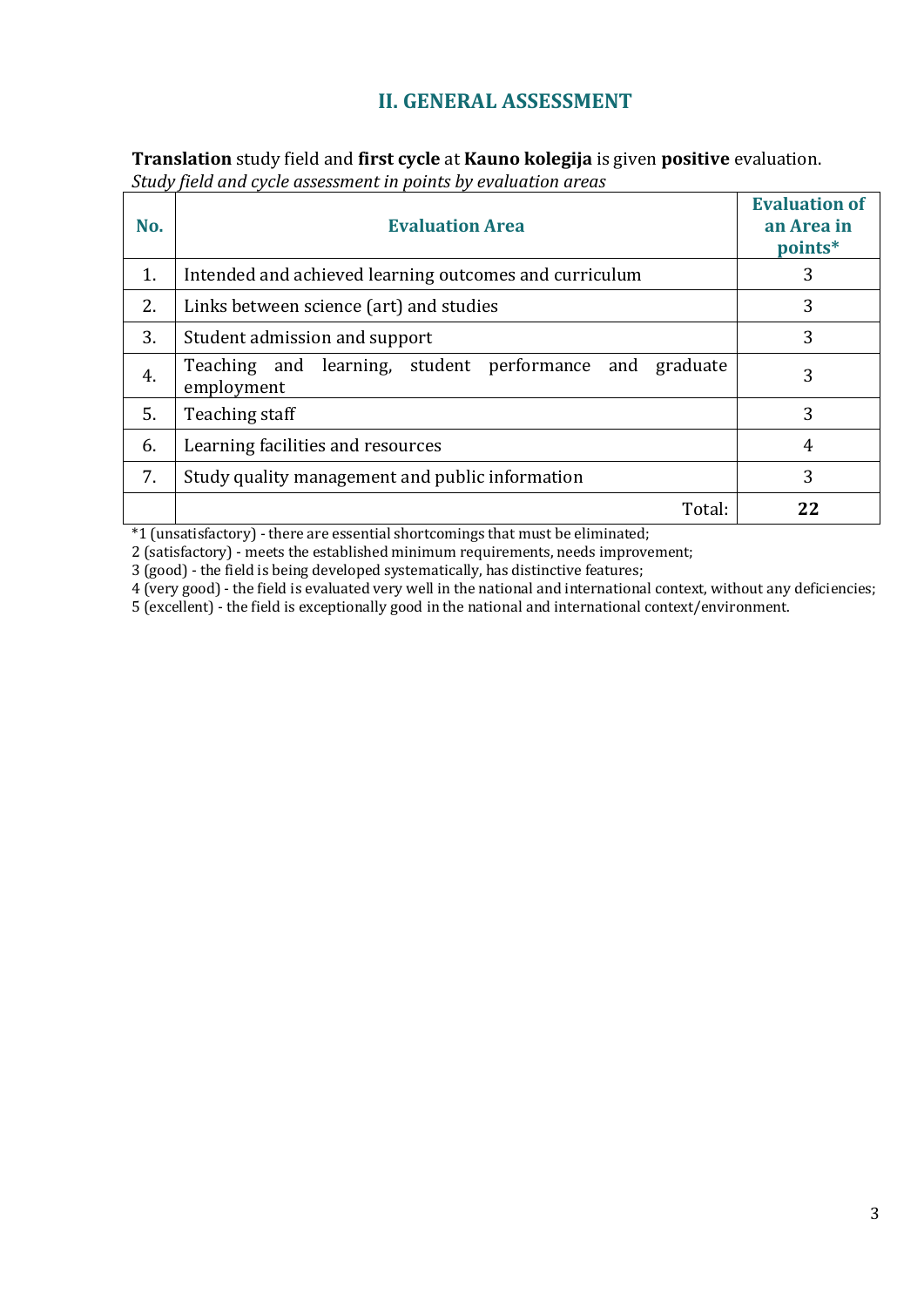## **IV. EXAMPLES OF EXCELLENCE**

**Core definition:** Excellence means exhibiting exceptional characteristics that are, implicitly, not achievable by all.

The team wishes to note the following areas of programme excellence. They are not ordered or seriated; they are noted merely as bullet points, As noted in the template (immediately above), these do not represent a listing of everything the programme does well–it is a list of achieved results that, in the team's estimation, are not attainable everywhere, and are deserving of special commendation:

- There is strong outgoing international mobility for both students and staff.
- There is evidence of active student involvement in research activities.
- The Business English programme demonstrates good graduate employability.
- The number and qualifications of the teaching staff are well-matched to programme needs and to intended curricular outcomes.
- There are, in general, technologically-appropriate resources and facilities to support the teaching and learning processes for this programme.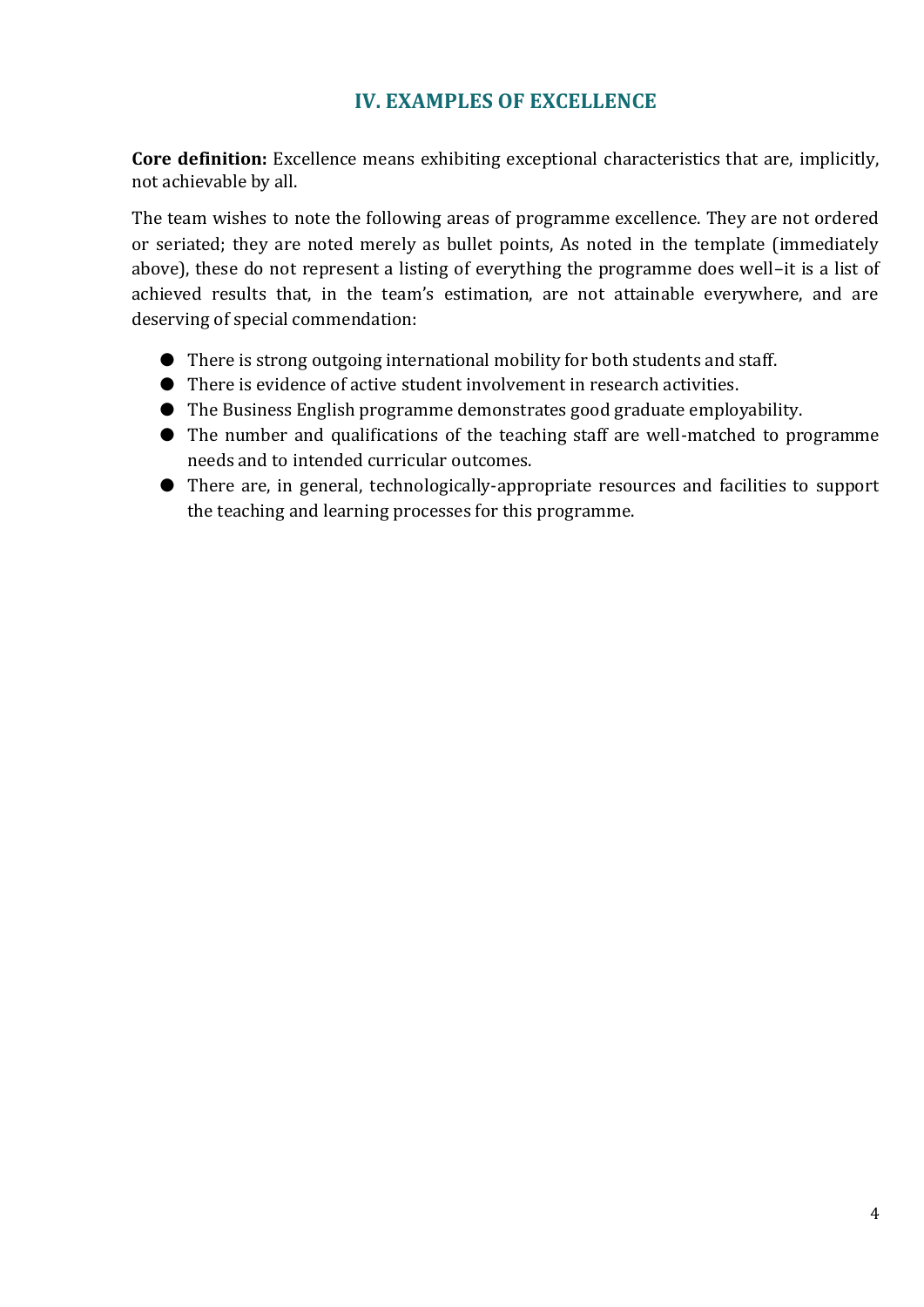| <b>V. RECOMMENDATIONS*</b> |  |
|----------------------------|--|
|----------------------------|--|

| <b>Evaluation area</b>                                                      | <b>Recommendations for the Evaluation Area (study cycle)</b>                                                                                                                                                                                                                                                                                                                                                                                                                                                                                                                                                                                                                                                              |
|-----------------------------------------------------------------------------|---------------------------------------------------------------------------------------------------------------------------------------------------------------------------------------------------------------------------------------------------------------------------------------------------------------------------------------------------------------------------------------------------------------------------------------------------------------------------------------------------------------------------------------------------------------------------------------------------------------------------------------------------------------------------------------------------------------------------|
| Intended and achieved<br>learning outcomes and<br>curriculum                | Consider permitting the submission and defence of theses in<br>Lithuanian, when the subject matter makes it appropriate.<br>Incorporate the 'second foreign language' offerings more clearly in<br>the curriculum; at present, the offerings do not seem to be wholly<br>incorporated into the Business English programme structure, and it<br>is unclear how effectively the 'second foreign language' teachers<br>consult with-and are consulted by-the teachers of the mandatory<br>Business English courses.<br>Attempt to increase the rigour of the subject approval process for<br>final theses, as there appears to be a high variation in the<br>complexity and seriousness of the topics selected and approved. |
| Links between science<br>(art) and studies                                  | Shift staff publication efforts slightly more toward more prestigious<br>and well-known international journals and publishing houses.<br>The research opportunities embedded in the strong links with the<br>social partners in terms of e.g. sociological translation studies could<br>be exploited more -in both the research conducted by the faculty<br>and the final theses produced by the students.                                                                                                                                                                                                                                                                                                                |
| Student admission and<br>support                                            | Incoming mobility is, in the word used in the SER, 'deficient.' We<br>concur. Increasing incoming student mobility should be considered<br>at the level of both teaching staff and programme managers.<br>Formulate, or more clearly publicise, policies for the support and<br>protection of LGBT students' rights.                                                                                                                                                                                                                                                                                                                                                                                                      |
| Teaching and learning,<br>student performance<br>and graduate<br>employment | The appeals timescales are very short, and should be expanded, or<br>at least made more flexible in consideration of student appeals.<br>The drop-out rate is acknowledged as a problem by the programme<br>The team encourages the Business<br>management.<br>English<br>management to continue addressing this difficulty, as student<br>attrition is unexpectedly high.                                                                                                                                                                                                                                                                                                                                                |
| <b>Teaching staff</b>                                                       | Encourage incoming mobility by focusing on joint research and/or<br>project activities and organising international conferences, which<br>could help to attract more visiting lecturers to the SP.                                                                                                                                                                                                                                                                                                                                                                                                                                                                                                                        |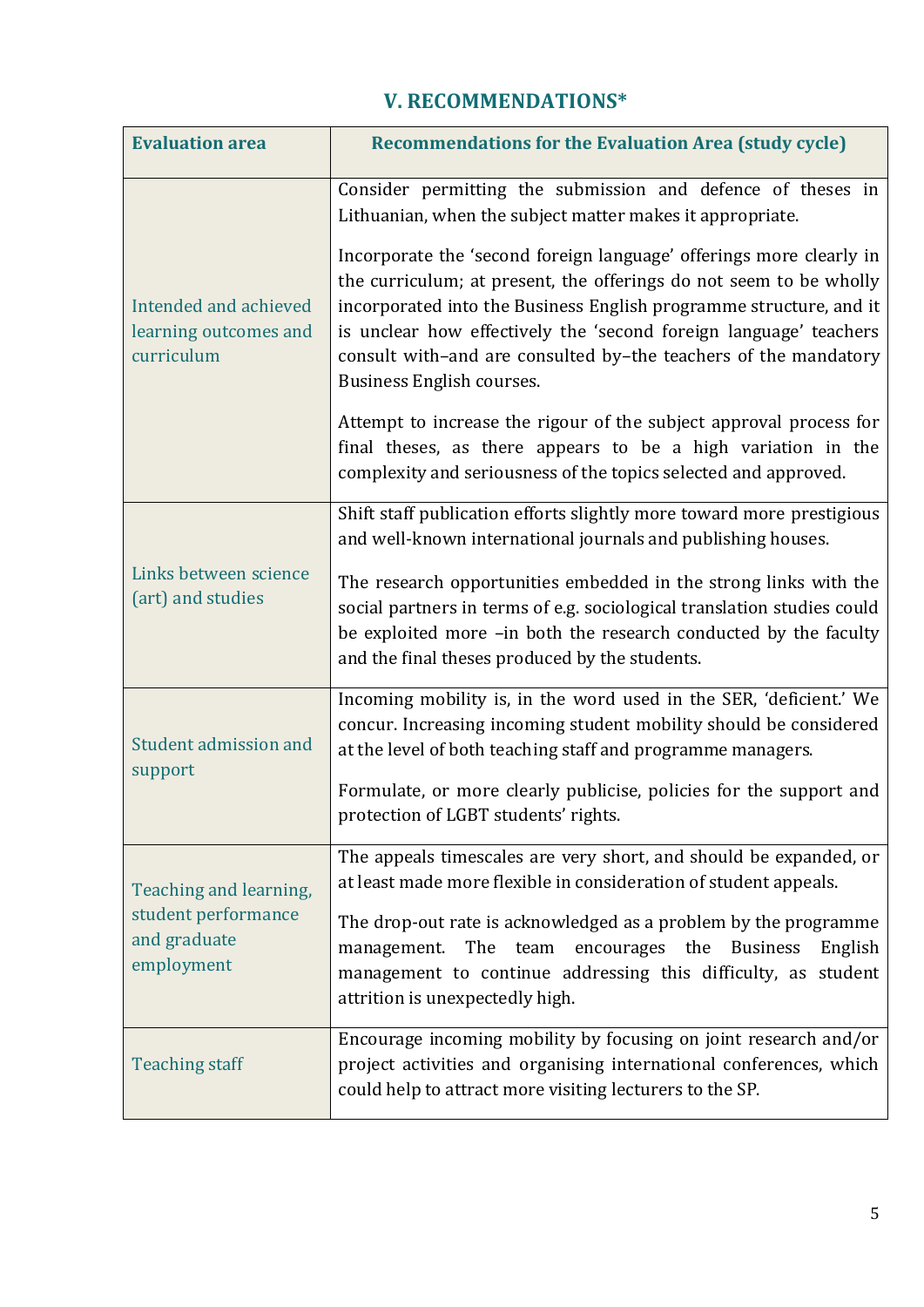| Learning facilities and<br>resources                         | Consider Trados Live based on RWS' new Trados Studio licensing<br>system, which allows for floating licences, desktop installation<br>across multiple devices, and a cloud-based companion. This will<br>allow students and staff to work seamlessly across PC, mobile, and<br>tablet from any location.                                                             |
|--------------------------------------------------------------|----------------------------------------------------------------------------------------------------------------------------------------------------------------------------------------------------------------------------------------------------------------------------------------------------------------------------------------------------------------------|
| <b>Study quality</b><br>management and<br>public information | Establish a clear causal connection between QA processes and<br>teacher training and the professional development opportunities<br>provided to teaching staff.<br>Engage programme alumni in a more formal, clearly-defined<br>manner, instead of relying largely upon personal and social<br>connections between instructors and individual programme<br>graduates. |

\*If the study field is going to be given negative evaluation (non-accreditation) instead of RECOMMENDATIONS main **arguments for negative evaluation** (non-accreditation) must be provided together with a **list of "must do" actions** in order to assure that students admitted before study field's non-accreditation will gain knowledge and skills at least on minimum level.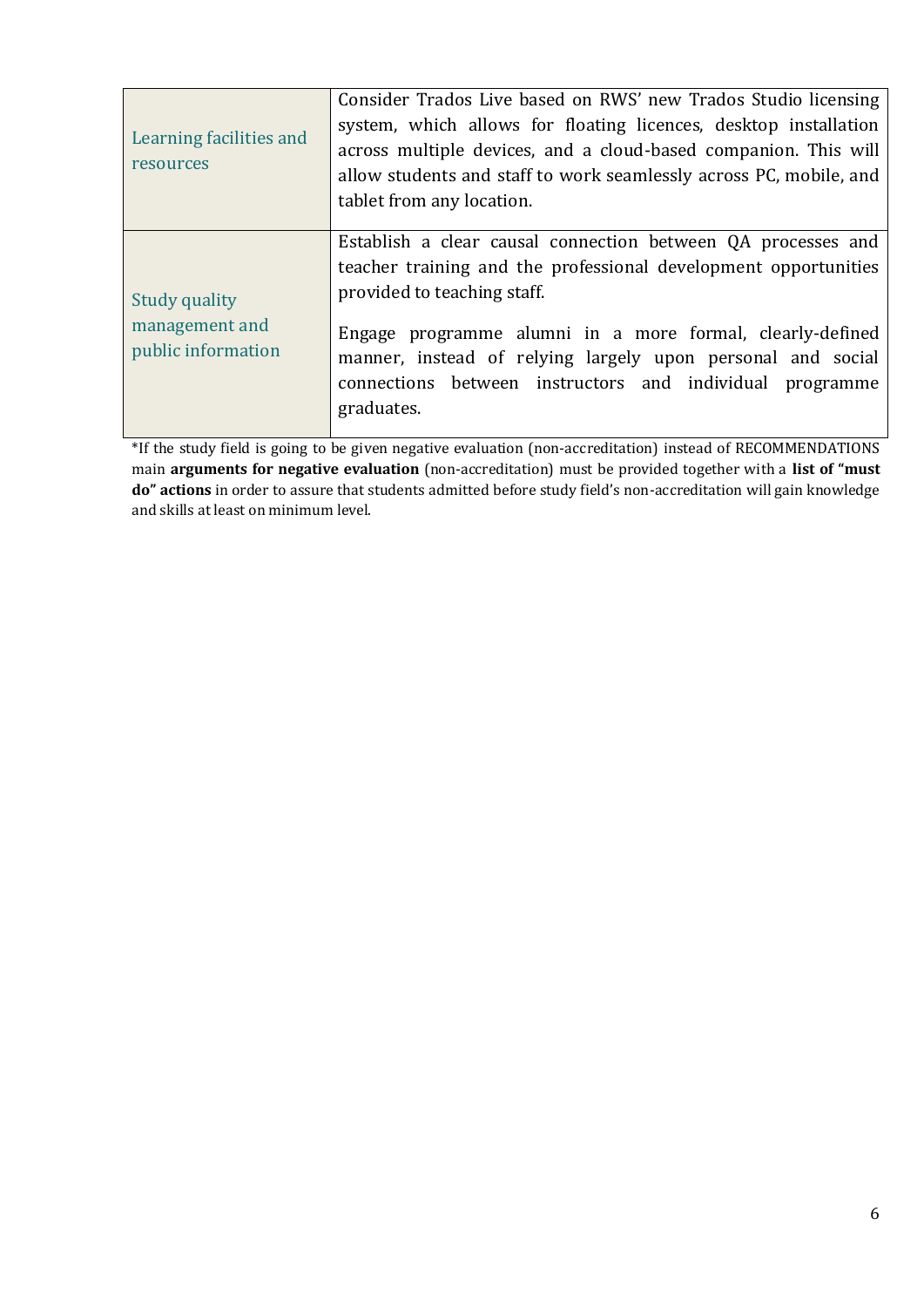### **VI. SUMMARY**

### **Main positive and negative quality aspects of each evaluation area of the study field Translation at College (KK):**

The Business English programme at KK is a clearly designed programme, aimed largely at a very specific group of students: those who, on the whole, may not wish to become freelance translators, but who wish to utilise their language skills as a business asset. The employability data suggest that the programme is effective in precisely this student market.

The programme is heavily focused on building English language skills, and in promoting translation understanding of business-specific language exchanges between English and Lithuanian. This is achieving generally good results, although the requirement for strong Lithuanian language skills clearly has a suppressive influence on incoming international students.

The programme should be commended for a commitment to establishing and maintaining effective international links for outgoing student study and/or internships.

Students' rights, opportunities, and obligations are generally clear, and (with the exception of a short appeals time period) are broadly approved of by the students. Student survey processes are taken seriously by both academics and students, and there appears to be a high degree of informal teacher-student communication and discussion. Students reported that instructors are generally responsive and helpful.

This report has noted multiple areas of potential programme improvement, either textually, as identified 'weaknesses,' or as areas of recommendation. It is encouraging to note that many of these areas of improvement or opportunity have already been identified by KK and the programme management as points for improvement (as, for example, addressing high student attrition, or 'drop outs').

The team would like to thank and recognise the programme management, the instructors, the students, the facilities representatives, and the alumni and social partners for their time and insights during our online 'site visit.'

\_\_\_\_\_\_\_\_\_\_\_\_\_\_\_\_\_\_\_\_\_\_\_\_\_\_\_\_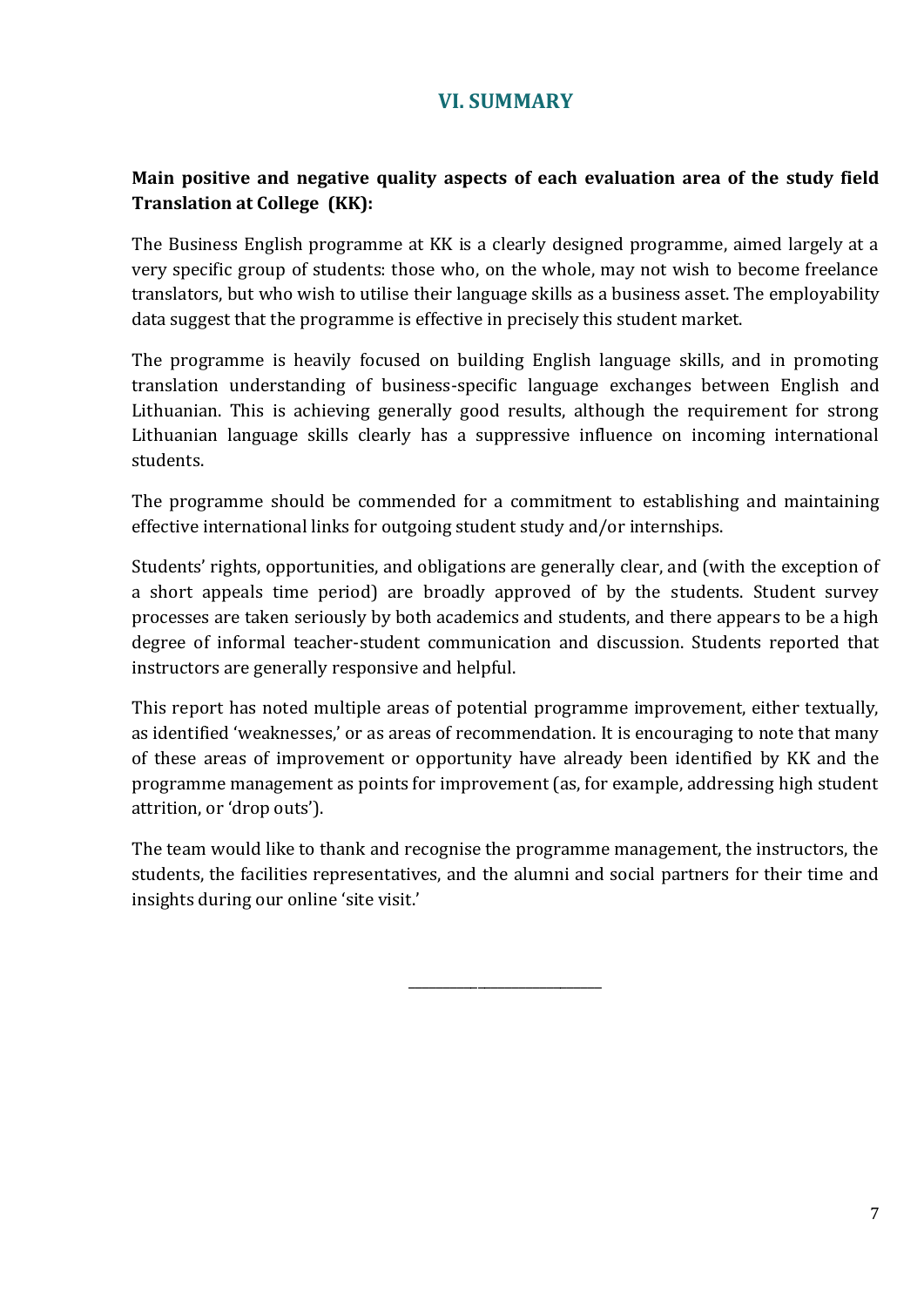### **KAUNO KOLEGIJOS VERTIMO KRYPTIES STUDIJŲ 2022 M. VASARIO 11 D. EKSPERTINIO VERTINIMO IŠVADŲ NR. SV4-12 IŠRAŠAS**



# **KAUNO KOLEGIJOS VERTIMO KRYPTIES STUDIJŲ VERTINIMO IŠVADOS**

### **Ekspertų grupė:**

- **1. Prof. dr. Andrew Goodspeed,** (vadovas) *akademinės bendruomenės atstovas;*
- **2. Doc. dr. Simo Määttä,** *akademinės bendruomenės atstovas;*
- **3. Lektorius Dr. Callum Walker,** *akademinės bendruomenės atstovas;*
- **4. Lektorius Andrejus Račkovskis,** *akademinės bendruomenės atstovas;*
- **5. Jurgita Mikutytė,** *darbdavių atstovė;*
- **6. Renata Rachmanovaitė,** *studentų atstovė*.

**Vertinimo koordinatorė**  *Dr. Ona Šakalienė*

Išvados parengtos anglų kalba Vertimą į lietuvių kalbą atliko UAB "Pasaulio spalvos"

© Studijų kokybės vertinimo centras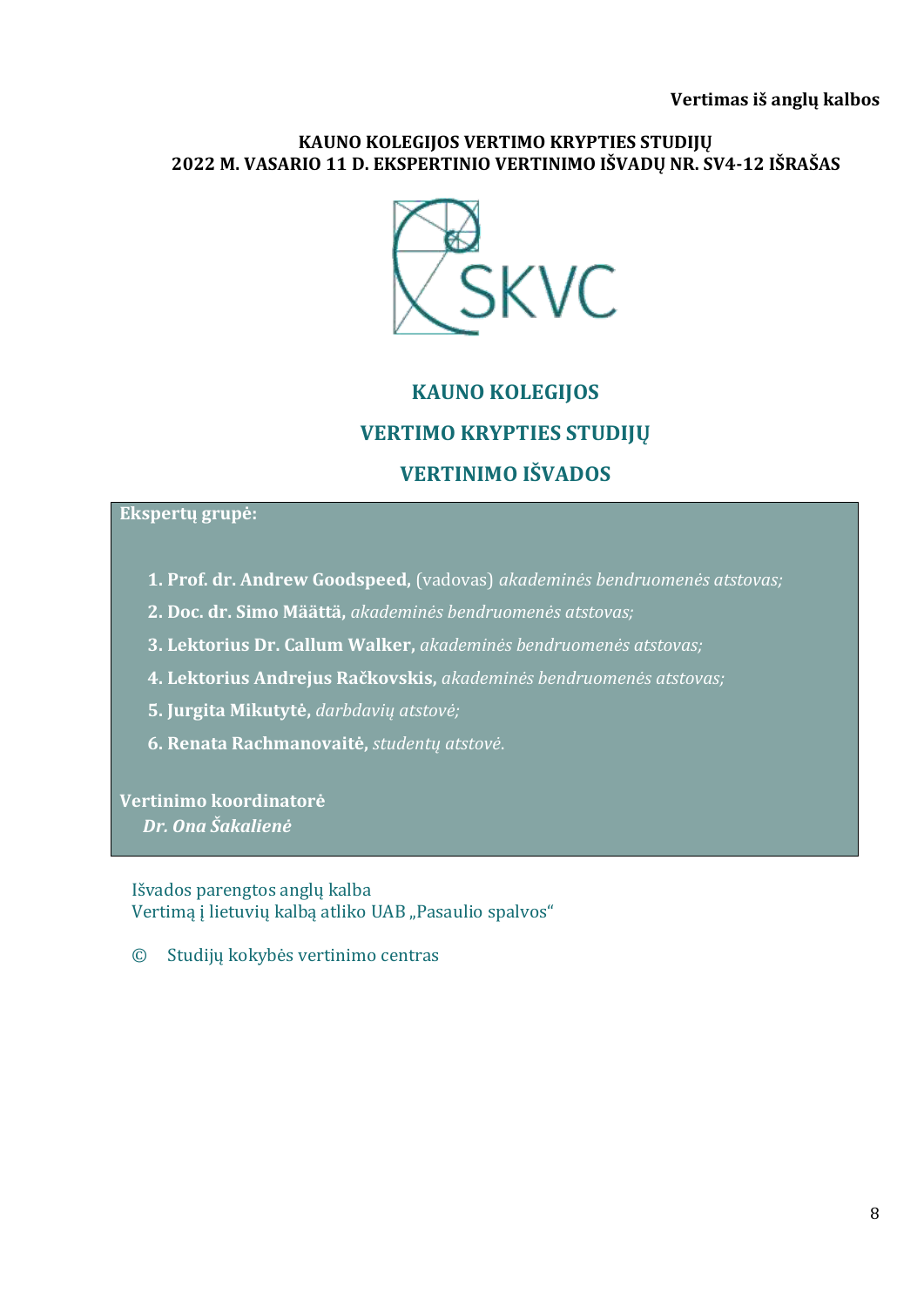# **Studijų krypties duomenys\***

| Studijų programos<br>pavadinimas                        | Verslo anglų kalba                            |
|---------------------------------------------------------|-----------------------------------------------|
| Valstybinis kodas                                       | 6531NX005                                     |
| Studijų programos rūšis                                 | koleginės                                     |
| Studijų pakopa                                          | Pirmosios pakopos studijos                    |
| Studijų forma (trukmė metais)                           | Nuolatinė (3 metai), ištęstinė<br>(4,5 metų)  |
| Studijų programos apimtis<br>kreditais                  | 180                                           |
| Suteikiamas laipsnis ir (ar)<br>profesinė kvalifikacija | Humanitarinių mokslų<br>profesinis bakalauras |
| Studijų vykdymo kalba                                   | Lietuvių, anglų                               |
| Reikalavimai stojantiesiems                             | Ne žemesnis kaip vidurinis<br>išsilavinimas   |
| Studijų programos<br>iregistravimo data                 | 2006-03-28                                    |

*\* Jeigu studijų kryptyje yra jungtinių, dviejų krypčių ar tarpkryptinių studijų programų, prašoma tai atitinkamai pažymėti.*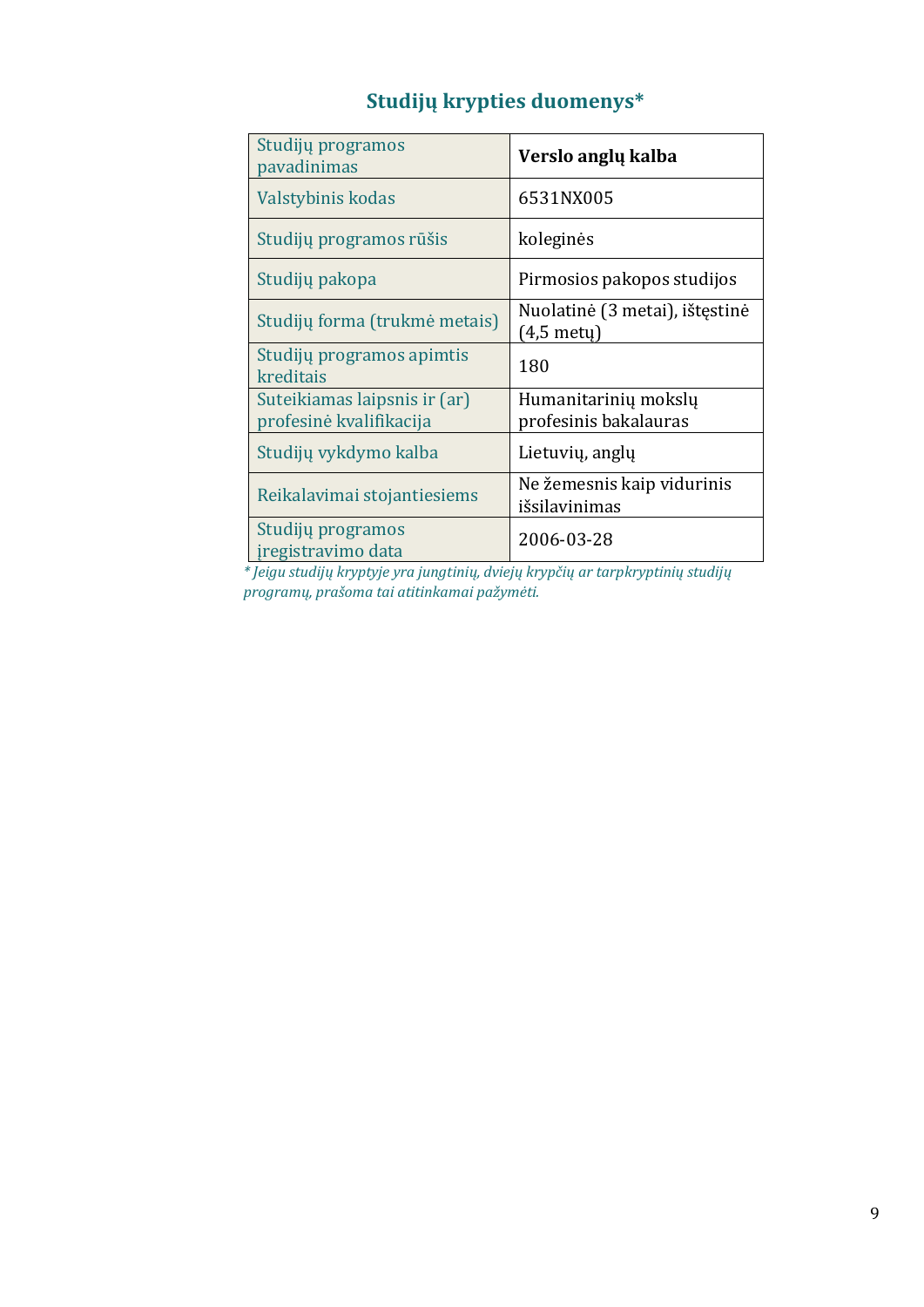## **II. APIBENDRINAMASIS ĮVERTINIMAS**

**Pirmosios pakopos** *Vertimo krypties* studijos **Kauno kolegijoje** vertinamos **teigiamai**.

| Eil.<br>Nr. | Vertinimo sritis                                          | <b>Srities</b><br>įvertinimas,<br>balais |
|-------------|-----------------------------------------------------------|------------------------------------------|
| 1.          | Studijų tikslai, rezultatai ir turinys                    | 3                                        |
| 2.          | Mokslo (meno) ir studijų veiklos sąsajos                  | 3                                        |
| 3.          | Studentų priėmimas ir parama                              | 3                                        |
| 4.          | Studijavimas, studijų pasiekimais ir absolventų užimtumas | 3                                        |
| 5.          | Dėstytojai                                                | 3                                        |
| 6.          | Studijų materialieji ištekliai                            | $\overline{4}$                           |
| 7.          | Studijų kokybės valdymas ir viešinimas                    | 3                                        |
|             | Iš<br>viso:                                               | 22                                       |

Studijų krypties ir pakopos įvertinimas pagal vertinamąsias sritis.

1- Nepatenkinamai (sritis netenkina minimalių reikalavimų, yra esminių trūkumų, dėl kurių krypties studijos negali būti vykdomos);

2- Patenkinamai (sritis tenkina minimalius reikalavimus, yra esminių trūkumų, kuriuos būtina pašalinti);

3- Gerai (sritis plėtojama sistemiškai, be esminių trūkumų);

4- Labai gerai (sritis vertinama labai gerai nacionaliniame kontekste ir tarptautinėje erdvėje, be jokių trūkumų);

5- Išskirtinės kokybės (sritis vertinama išskirtinai gerai nacionaliniame kontekste ir tarptautinėje erdvėje).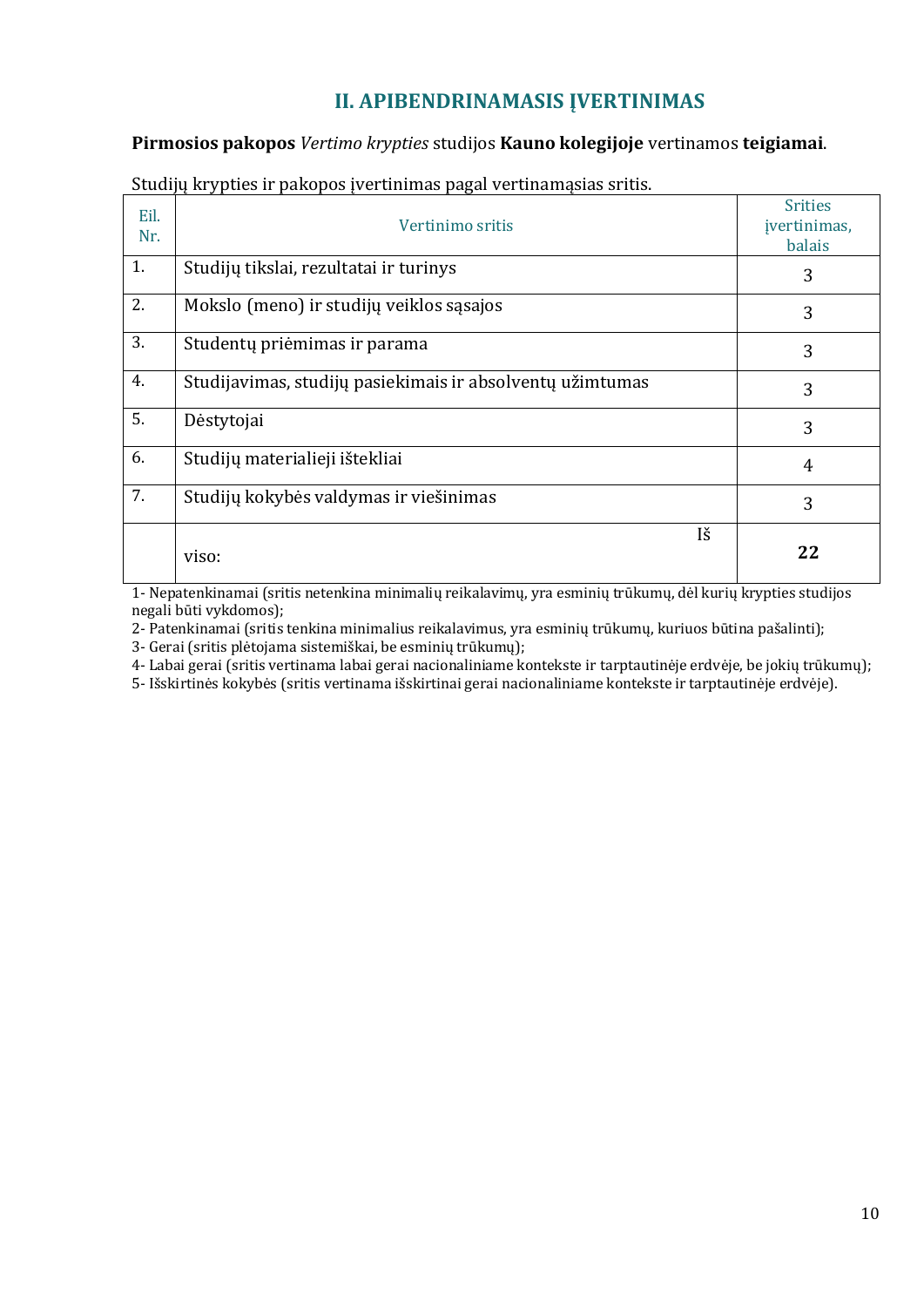# **IV. IŠSKIRTINĖS KOKYBĖS PAVYZDŽIAI**

**Pagrindinės savokos apibrėžimas:** Išskirtinė kokybė - tai išskirtinių savybių, kurių ne visi gali pasiekti, demonstravimas savo veikloje.

Ekspertų grupė norėtų atkreipti dėmesį į šias programos išskirtinės kokybės sritis. Jos nėra išdėstytos eilės tvarka ar tam tikru eiliškumu, bet yra pateikiamos punktais. Visgi, svarbu tai, kad toliau pateikti programos privalumai nėra viskas, kas vertintina teigiamai, o veikiau rezultatai, kurie, grupės vertinimu, yra verti ypatingo pagyrimo:

- Aukštoji mokykla pasižymi dideliu tiek studentų, tiek personalo išvykstamuoju tarptautiniu mobilumu.
- Pateikiama įrodymų, kad studentai aktyviai dalyvauja mokslinių tyrimų veikloje.
- Verslo anglų kalbos programa pasižymi geromis absolventų įsidarbinimo galimybėmis.
- Dėstytojų skaičius ir kvalifikacija gerai atitinka programos poreikius ir numatomus studijų programos rezultatus.

Apskritai aukštoji mokykla turi technologiškai pritaikytų išteklių ir priemonių, leidžiančių sklandžiai vykdyti šios programos mokymo ir mokymosi procesus.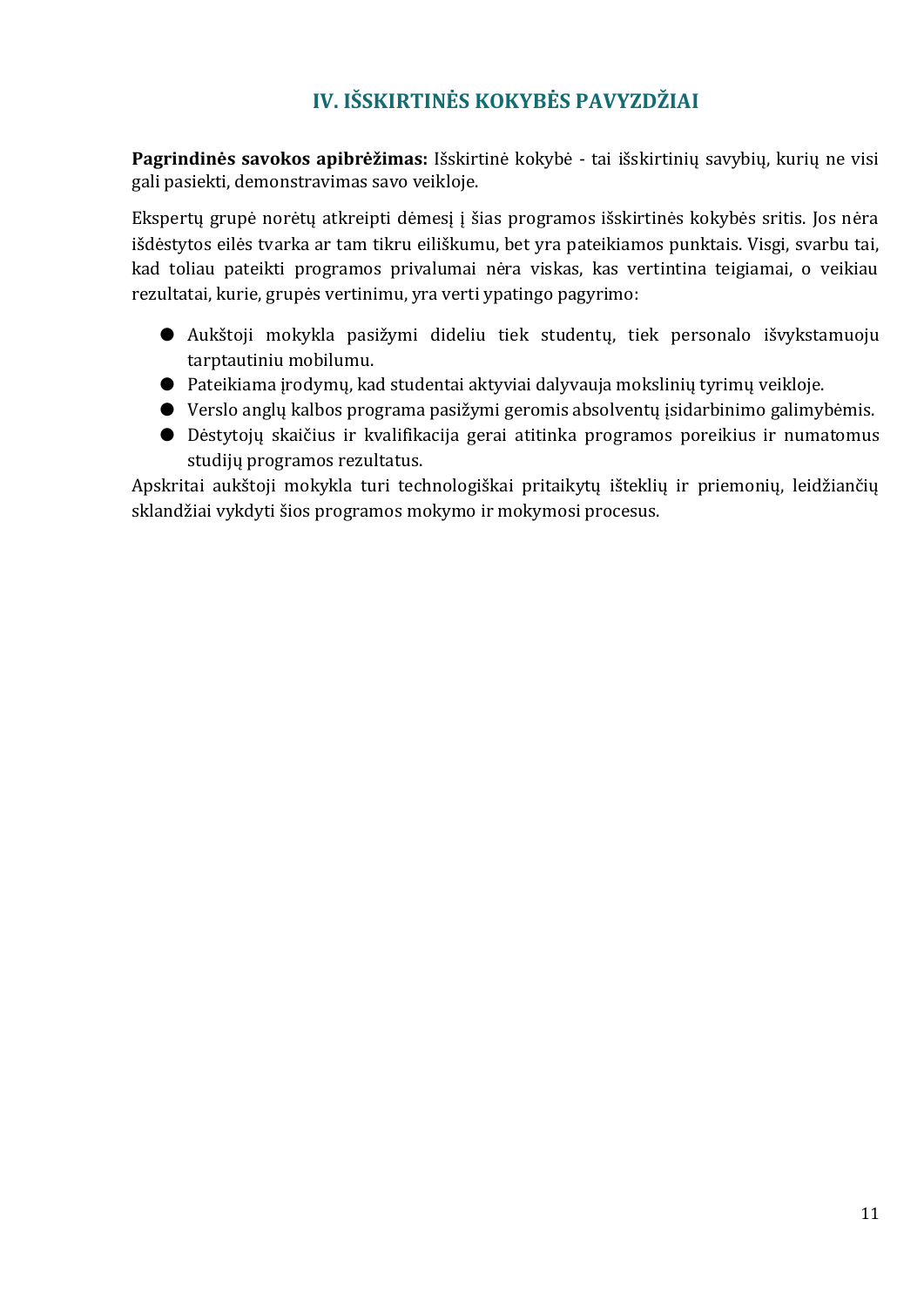# **V. REKOMENDACIJOS\***

 $\mathbf{r}$ 

| Vertinamoji sritis                        | Rekomendacijos vertinamajai sričiai (studijų pakopai)                                                                                                                                                                                                                                                                                                            |
|-------------------------------------------|------------------------------------------------------------------------------------------------------------------------------------------------------------------------------------------------------------------------------------------------------------------------------------------------------------------------------------------------------------------|
|                                           | Svarstyti galimybę leisti teikti ir ginti baigiamuosius darbus lietuvių<br>kalba, kai tai tikslinga atsižvelgiant į darbo temą.                                                                                                                                                                                                                                  |
| Studijų tikslai,<br>rezultatai ir turinys | Aiškiau įtraukti "antrosios užsienio kalbos" pasiūlą į mokymo<br>programą; šiuo metu neatrodo, kad ši pasiūla būtų visiškai įtraukta į<br>Verslo anglų kalbos programos struktūrą, ir neaišku, kaip<br>veiksmingai "antrosios užsienio kalbos" dėstytojai konsultuojasi su<br>privalomųjų verslo anglų kalbos kursų dėstytojais.                                 |
|                                           | Dėkite pastangas padidinti baigiamųjų darbų temų tvirtinimo<br>proceso griežtumą, nes atrodo, kad iki šiol pasirinktos ir<br>patvirtintos temos yra labai skirtingo sudėtingumo ir rimtumo.                                                                                                                                                                      |
| <b>Mokslo (meno) ir</b>                   | Šiek tiek daugiau dėmesio skirti prestižiniams ir gerai žinomiems<br>tarptautiniams žurnalams ir leidykloms.                                                                                                                                                                                                                                                     |
| studijų veiklos<br>sąsajos                | Galėtų būti labiau išnaudojamos mokslinių tyrimų galimybės, kurias<br>suteikia glaudūs ryšiai su socialiniais partneriais, pvz., sociologiniai<br>vertimo tyrimai, tiek fakulteto atliekamuose tyrimuose, tiek<br>studentų rengiamuose baigiamuosiuose darbuose.                                                                                                 |
| Studentų priėmimas<br>ir parama           | Savianalizės suvestinėje atvykstamasis mobilumas įvardijamas kaip<br>"nepakankamas" ir mes su tuo sutinkame. Apie jo didinimą turėtų<br>būti galvojama ir dėstytojų, ir programų vadovų lygmenyje.                                                                                                                                                               |
|                                           | Formuoti arba aiškiau skelbti LGBT studentų teisių rėmimo ir<br>apsaugos politiką.                                                                                                                                                                                                                                                                               |
| Studijavimas, studijų<br>pasiekimai ir    | Apeliacijų teikimo terminai yra labai trumpi, todėl, svarstant<br>studentų apeliacijas, juos reikėtų pratęsti arba bent jau padaryti<br>lankstesnius.                                                                                                                                                                                                            |
| absolventu<br>užimtumas                   | Programos vadovybė pripažįsta, kad studentų nubyrėjimas yra<br>probleminė sritis. Grupė ragina verslo anglų kalbos programos<br>vadovybę toliau spręsti šią problemą, nes būtent šioje programoje<br>studentų nubyrėjimas yra netikėtai didelis.                                                                                                                 |
| Dėstytojai                                | Skatinti atvykstamąjį mobilumą, sutelkiant dėmesį į bendrus<br>mokslinius tyrimus ir (arba) projektinę veiklą bei tarptautinių<br>konferencijų organizavimą, kas padėtų pritraukti daugiau kviestinių<br>dėstytojų į SP.                                                                                                                                         |
| Studijų materialieji<br>ištekliai         | Apsvarstyti galimybę naudoti "Trados Live", pagrįstą nauja RWS<br>"Trados Studio" licencijavimo sistema, kuri leidžia naudoti<br>kintamas licencijas bei dirbti keliuose įrenginiuose ir debesų<br>kompiuterijoje. Tai leis studentams ir darbuotojams sklandžiai<br>dirbti kompiuteriu, mobiliuoju telefonu ir planšetiniu kompiuteriu<br>iš bet kurios vietos. |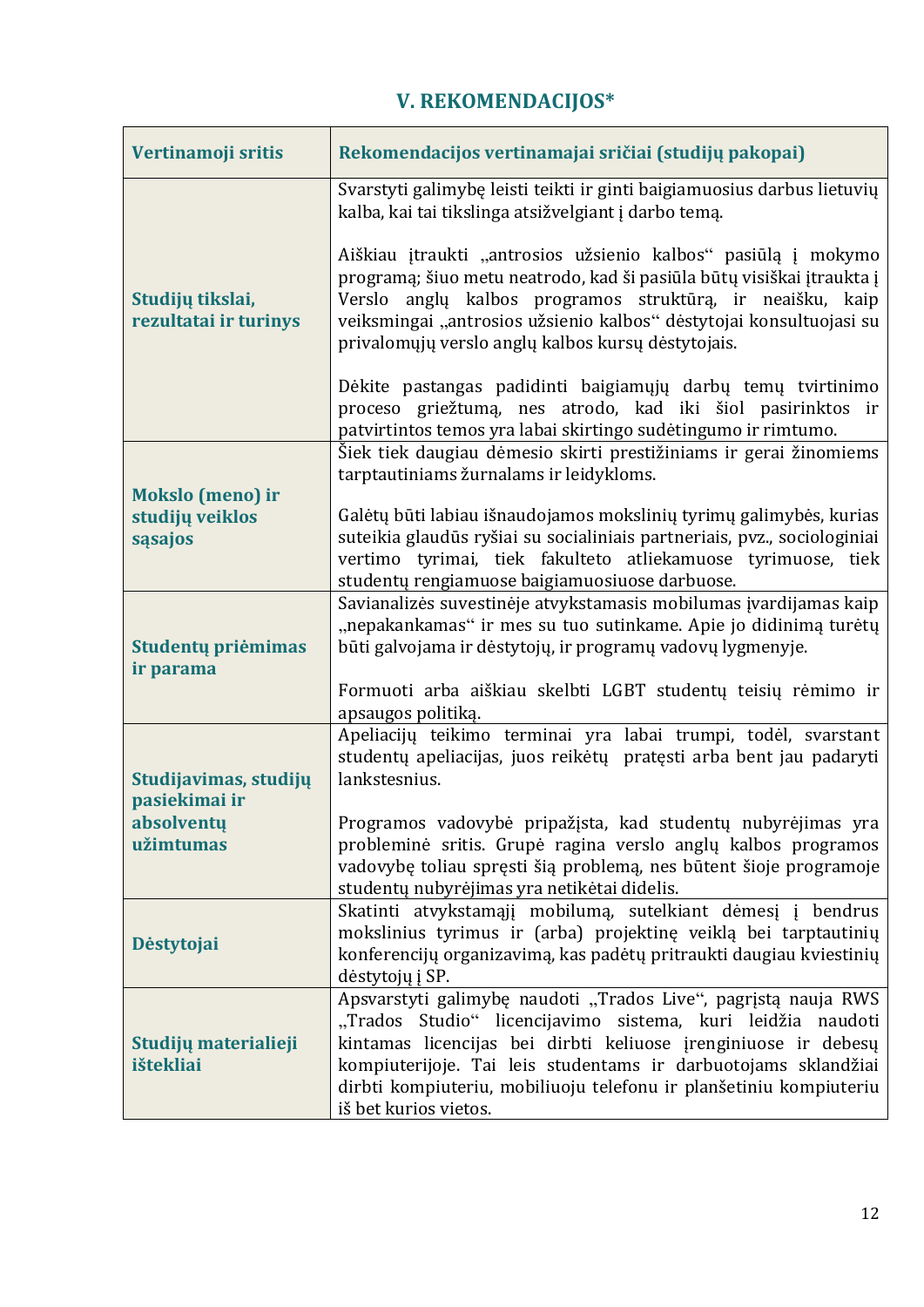| Studijų kokybės<br>valdymas ir | Nustatyti aiškų priežastinį ryšį tarp kokybės užtikrinimo procesų ir<br>dėstytojų rengimo bei dėstytojams teikiamų profesinio tobulėjimo<br>galimybių.                                           |
|--------------------------------|--------------------------------------------------------------------------------------------------------------------------------------------------------------------------------------------------|
| viešinimas                     | Užmegzti oficialesnį ir aiškiau apibrėžtą ryšį su programos<br>absolventais, užuot daugiausia pasikliovus asmeniniais ir<br>socialiniais ryšiais tarp dėstytojų ir atskirų programos absolventų. |

\*Jei studijų krypčiai ketinama skirti neigiamą įvertinimą (neakreditavimą), o ne REKOMENDACIJAS, pagrindinius **neigiamo įvertinimo (neakreditavimo) argumentus** būtina pateikti kartu su "**privalomų**" **veiksmų sąrašu,** kad būtų užtikrinta, jog studentai, priimti iki studijų krypties neakreditavimo, įgis bent minimalaus lygio žinių ir įgūdžių.